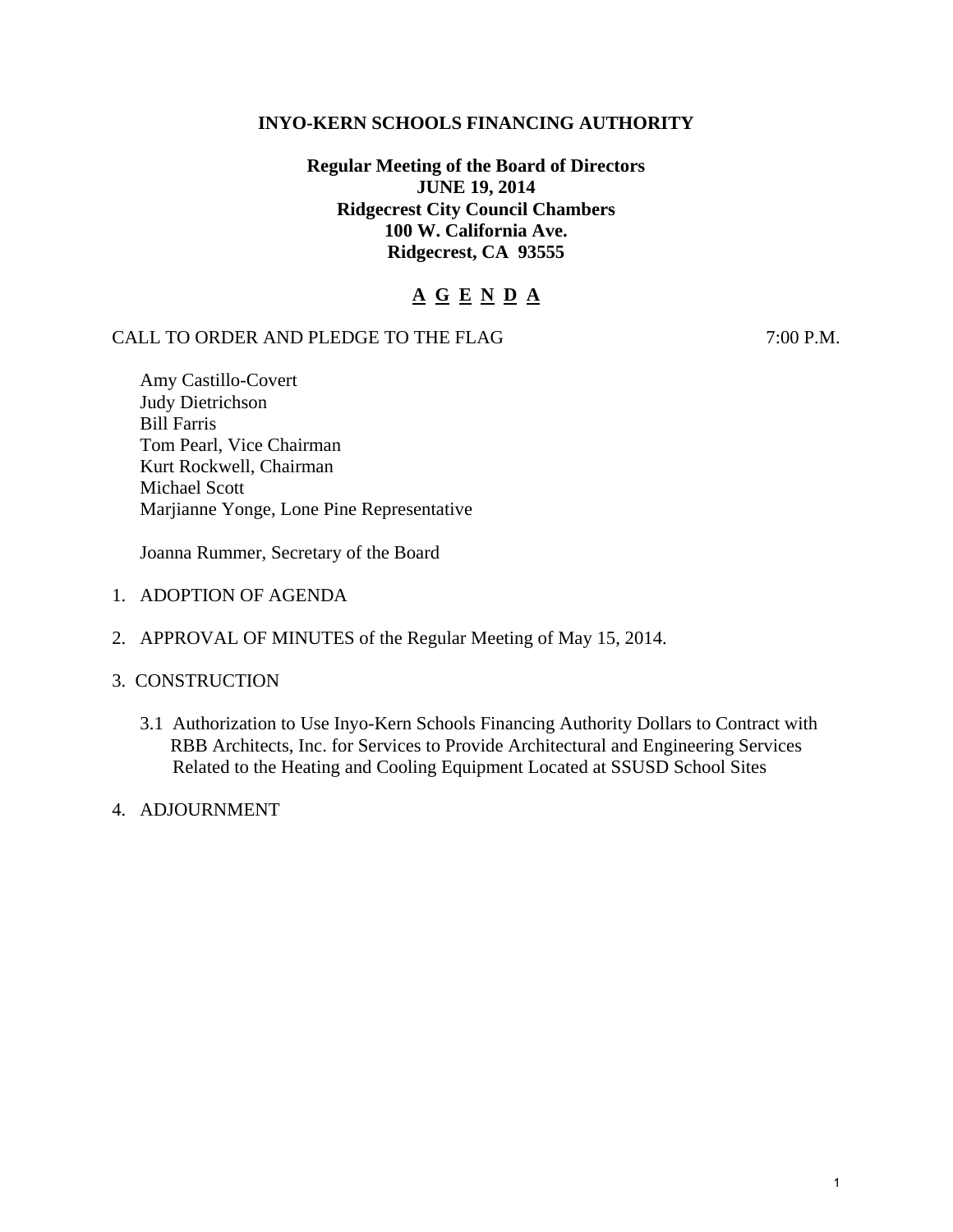# **INYO-KERN SCHOOLS FINANCING AUTHORITY**

#### **Meeting of the Board of Directors**

| DATE OF MEETING:         | May 15, 2014                                                 |
|--------------------------|--------------------------------------------------------------|
| TIME OF MEETING:         | $7:00$ p.m.                                                  |
| <b>PLACE OF MEETING:</b> | <b>Ridgecrest City Council Chambers</b>                      |
| <b>MEMBERS PRESENT:</b>  | Castillo-Covert, Dietrichson, Farris, Pearl, Rockwell, Scott |
| <b>MEMBERS ABSENT:</b>   | Yonge                                                        |
| <b>STAFF PRESENT:</b>    | Joanna Rummer, Superintendent                                |

#### 1. ADOPTION OF AGENDA

The agenda was adopted by consensus as posted.

- 2. APPROVAL OF MINUTES of the regular meeting of April 17, 2014 Minutes were approved as presented.
- 3. ADJOURNMENT was at 9:49 p.m.

Board of Directors

\_\_\_\_\_\_\_\_\_\_\_\_\_\_\_\_\_\_\_\_\_\_\_\_\_\_\_\_\_\_\_\_\_\_\_\_\_\_\_\_\_\_\_\_\_\_\_\_\_\_\_\_\_\_\_\_ Joanna Rummer, Superintendent/Secretary of the Board of Directors

recorder: Diane Naslund